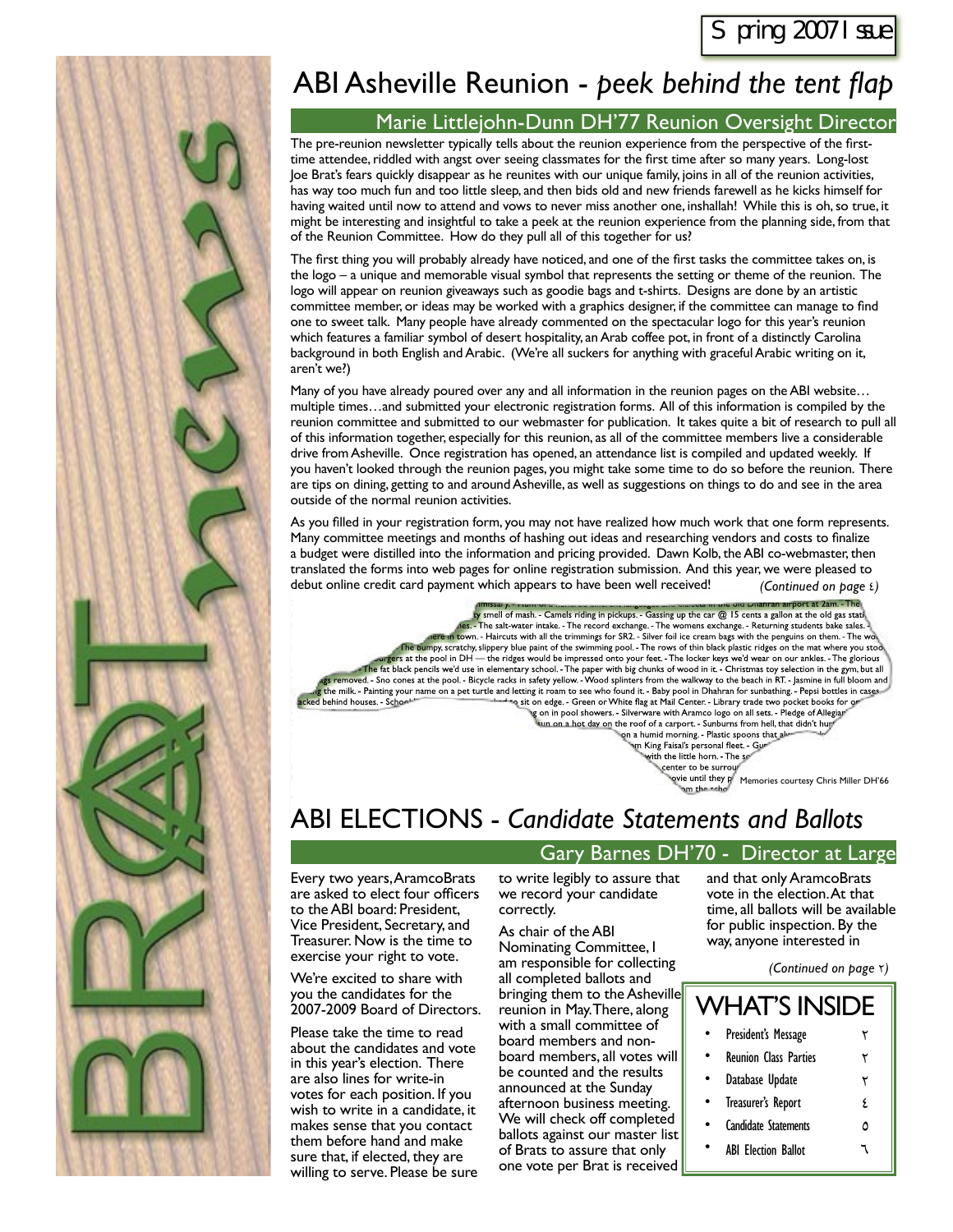#### MIKE SIMMS—ABI *President*

Well folks, we're well on our way to what promises to be another fabulous reunion. The North Carolina Reunion Committee is doing a great job planning the party, and I strongly encourage anybody on the fence to get yourselves registered today. It's easy now that we have online registration and payment capability. Asheville is a beautiful town with lots to do and see -- if you are inclined to leave the reunion hotel at all.

This issue of the newsletter is critical to the future of the ABI as it contains the candidate descriptions and a ballot for you to select your next ABI board officers. The details will be covered elsewhere, but please, please, please take the time to read the information carefully and cast your ballot. If you are coming to the reunion, you will have an opportunity to vote there as well, but I encourage you to vote early using the printed ballot. This process is very important to the continued success of your ABI.

As we approach the reunion weekend, there are some people to whom I offer the deepest thanks of the ABI and the Brats. Jay Crawford DH'74 and Mark Rines RT'70 deserve an award for all of the professional work they have done and are doing to upgrade the ABI's database and web technology. Their efforts will make it much easier to manage the flow of information required to make this organization thrive. You will be seeing the fruits of their labor as we begin to roll out some of the new toys over the next few

# *Database Update*

#### Penny Dougharty-Maher DH'72—Database Director Dawn Kolb DH'92—Class Rep. Director

Since I last wrote about this in January, we are still working away at this project to combine all of the databases that the ABI accesses on a regular basis. Our end goal is to have one database that will include your email address, snail mail address, Adbak payments and reunion registration. Currently, we are working on matching the data in these different databases. For example, one database may list me as "Penny L. Dougharty Maher," while another "Penny Dougharty-Maher" without

the middle initial and with a hyphen. So, to combine the information, they have to be the same. We're getting there, but it's a slow process, considering there are over 5000 names in the databases. The next step will be to input directly into the new system, while continuing to maintain the old databases until we are confident that the new is working exactly the way we want it to. And, rest assured, it will have all the security surrounding your data that you would expect.

#### *ABI ELECTONS (continued from Page* 1*)*

volunteering to help us count votes is asked to please contact me before the reunion. My address is on the ballot or you can email me at gary@aramco-brats.com. I might even buy a drink or two for those who lend a hand! Only paper ballots will be accepted for this election. Blank ballots will be available in the registration room at the reunion for people who want to vote in Asheville. You can download a ballot for printing or mailing from the ABI website if you lose the one you're holding now.

Your vote is important. Even for uncontested positions, your vote represents an endorsement of the hard work and dedication that every board member contributes to keep the dream alive. Shukran!

months. Also high on the thank you list are Kathy Montgomery AB'64 and Kirk Lippert DH'72. Kathy continues to be the Go To Gal for just about anything the ABI board needs researched, and Kirk took on the daunting task of performing the biennial audit of ABI financials. And of course, our most heartfelt thanks to all of you who have donated either monetarily or through in-kind contributions to the raffle and auction. Your generosity ensures that the ABI is able to continue operations and bring you regular reunions.

I want to add my personal thanks to the entire ABI board for their service over the last 18 months. What we have accomplished in the time so far is awe-inspiring especially given our all-volunteer operating model. Credit cards, database consolidation and website redesign are all things that had been on the table for years past and are now a reality for the organization. It is through the dedication of this ABI board that we have not only held the organization together, but have moved forward on those critical projects. And we still have six more months in the term to see even more success.

Even as Asheville gets closer, we are already working on the 2009 reunion, so stay tuned and keep your eyes and ears open for more on that as things progress.

See you in Asheville!

# **Class Parties**

Reunions are always hectic, and sometimes it can be hard with everything scheduled to find time to just hang out with your classmates. That is what Saturday evening has been set aside for. This is an opportunity for your classmates to spend some time together as a group. You can plan to have dinner together or merely hang out and look at old yearbooks and photos that class members bring with them. With the reunion just around the corner, Class Representatives (or their replacements) should begin making plans for their respective classes. Here are some suggestions:

• Party at the hotel: If you would like to go this route, please contact Venus Carvelli at vcarvelli@hulsinghotels.com or 828-285-2664 prior to the reunion to make arrangements. She can assist with menu options, if you can provide a headcount estimate and budget. Since all class party expenses are the responsibility of each class party's organizers and participants, you can be as lavish or frugal as you wish.

• Dinner at a restaurant: There are plenty of restaurants in downtown Asheville to fit most food preferences and budgets, check out the website for a listing of local eateries.

- Get-together in a classmate's suite/room
- Drinks poolside or in the hotel bar

If your class doesn't have a Class Rep or your Class Rep will not be attending the reunion, and you would like take the lead and organize something for your class, please contact the Class Rep Director, Dawn Kolb at dawn@aramco-brats.com.

## Aramco Brats Inc. Biennial Business Meeting

Sunday, May 27, 2007 at 2:00 PM Magnolia room *ABI Board Panel Discussion, Election Results, ABI Annual Report, ABI Financial Report, Reunion Feedback*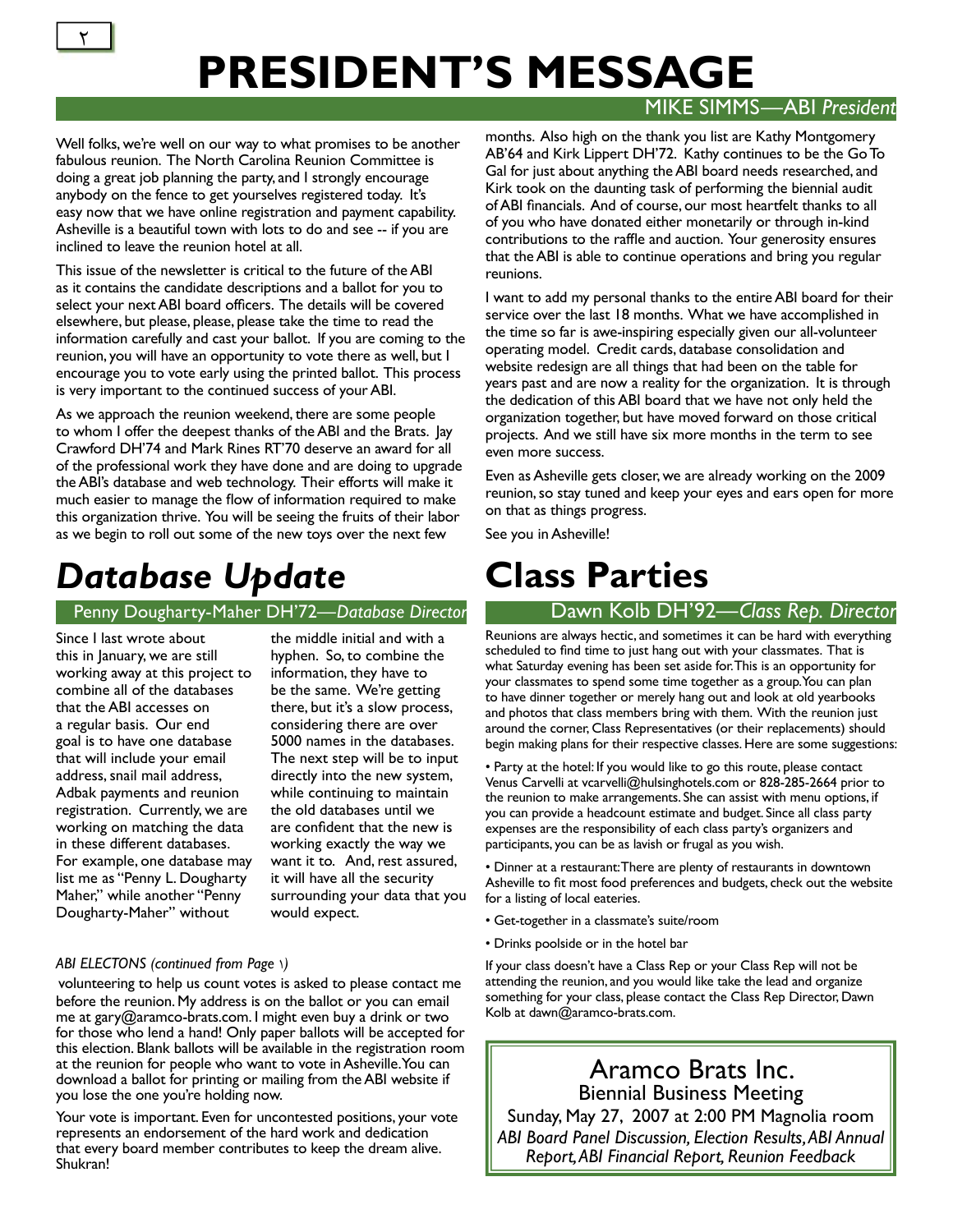# *TREASURER'S REPORT 2007 Q1*

### Doug Webb DH'72*—Treasurer*

Activity has certainly picked up in the months preceding Asheville 2007. I recall being warned about this aspect of the job! There is so much to keep track of in preparing for a reunion, as I'm learning. And there's no way to overstate the importance of the Asheville Reunion Committee in making this operation work, and in making my job easier. Thanks to y'all!

Things to keep in mind as you review the financial statement:

The account for Banking Fees has spiked. This is due to the fees we are now paying for credit card processing. On the positive side, so did our income, thanks to a much appreciated grant from Aramco Services Company – allowing the ABI and the Reunion Committee to significantly reduce the cost of reunion registration fees.

I can't say enough about the personal donations that have been made. They range from a simple rounding up of an AbBak, or reunion registration fee, to some very significant contributions well in excess of \$100. Big or small, the generosity from all of you will go a long way in providing the ABI with the funds necessary continue to improve our operations and methods. We all know how important our friendships and memories are to us. The ABI will strive to use all funds received in pursuit of that mutual interest.

As always, any comments or questions about the "floos" can be addressed to me at doug@aramco-brats.com.

See you in the Smokies!

| <b>Quarterly Income Report</b><br>2006 - 2007<br>(logon to www.aramco-brats.com for<br>this and prior quarterly information.) | <b>BUDGET</b><br><b>FOR</b><br><b>CURRENT</b><br><b>ABITERM</b><br>$(2006 - 2007)$ | <b>TERM</b><br><b>TOTAL</b><br>(TO DATE) | QI<br>$1/1/2007 -$<br>3/31/2007 | <b>HONORED DONOR LIST We</b><br>would like to thank the following Brats<br>for donating beyond the suggested AdBak<br>amount since the last newsletter was<br>published. Your generosity helps keep the |                                            |
|-------------------------------------------------------------------------------------------------------------------------------|------------------------------------------------------------------------------------|------------------------------------------|---------------------------------|---------------------------------------------------------------------------------------------------------------------------------------------------------------------------------------------------------|--------------------------------------------|
| <b>INCOME</b>                                                                                                                 |                                                                                    |                                          |                                 | ABI going! Donations are THRU MARCH.                                                                                                                                                                    |                                            |
| 4100 Contributions                                                                                                            | 15,600.00                                                                          | 6,684.00                                 | 3,856.00                        | Karen Alexander                                                                                                                                                                                         | Michelle Crawford-                         |
| 4200 Special Events Revenue                                                                                                   |                                                                                    |                                          |                                 | Susan Swindig-Ruesch<br>Pam Branch                                                                                                                                                                      | Kocurek<br>Robin Payne-White               |
| 4300 Website Revenue                                                                                                          | 100.00                                                                             | 90.50                                    |                                 | Jean Lameier-Maynard                                                                                                                                                                                    | Nabeel Ishak                               |
| 4400 Donated Services                                                                                                         |                                                                                    |                                          |                                 | Jeff Hutchins<br>E. Ralph Robertson                                                                                                                                                                     | James Erwin<br>John Kessinger              |
| 4500 Corporate Grants                                                                                                         |                                                                                    | 30,000.00                                | 30,000.00                       | Dawn Kolb                                                                                                                                                                                               | Judie Bryan-Messier                        |
| 4600 Directory Revenue                                                                                                        | 12,500.00                                                                          | 3,267.00                                 | 1,820.00                        | Peggy Horne-Taylor<br>Seema Khan                                                                                                                                                                        | Patricia Shear-Oxley<br>Mike Polhemus      |
| 4700 ABI Sales Revenue                                                                                                        | 7,300.00                                                                           | 166.50                                   | 56.50                           | Keith Gilroy                                                                                                                                                                                            | Jennifer Reusser                           |
| 4800 Investment Income                                                                                                        | 850.00                                                                             | 922.28                                   | 244.80                          | Sheila Zercoe<br>Ana Scofield                                                                                                                                                                           | Lex Smith<br>Aramco Brat Media             |
| 4900 Reunion Revenues                                                                                                         | 43,600.00                                                                          | 9,831.00                                 | 9,831.00                        | Gene Colgan                                                                                                                                                                                             | <b>Scott Miller</b>                        |
| <b>TOTAL INCOME</b>                                                                                                           | 79,950.00                                                                          | 50,961.28                                | 45,808.30                       | Neal Snyder<br>Wayne Snyder<br>Roger Rutan                                                                                                                                                              | William James<br>Diana Ryrholm-<br>Geerdes |
| <b>EXPENSES</b>                                                                                                               |                                                                                    |                                          |                                 | Cyndi Blanchard-<br>Curtis                                                                                                                                                                              | Becky Ebner-Swanson<br>Wayne Harms         |
| 5100 Banking & Audit Fees                                                                                                     | 1,100.00                                                                           | 313.46                                   | 229.88                          | Luann Jones-Harlow                                                                                                                                                                                      | <b>Brian Dowling</b>                       |
| 5200 Office Expense                                                                                                           | 1,700.00                                                                           | 190.46                                   |                                 | Lynn Farley-Edman<br>Mike Singelyn                                                                                                                                                                      | Morgan Gray<br><b>Bob Allen</b>            |
|                                                                                                                               |                                                                                    | 8,336.89                                 | 2,177.09                        | Patsy Fleharty-                                                                                                                                                                                         | Janice Allen-Cyr                           |
| 5300 Publications Expense                                                                                                     | 26,260.00                                                                          |                                          |                                 | Holman                                                                                                                                                                                                  | Doug Romine                                |
| 5400 Website Expense                                                                                                          | 800.00                                                                             |                                          |                                 | Patricia Deines-<br>Marquart                                                                                                                                                                            | Tarek Ghalwash<br><b>Bill Crays</b>        |
| 5500 Travel & Entertainment Expense                                                                                           | 5,400.00                                                                           | 2,239.44                                 |                                 | Sandra Fleharty-                                                                                                                                                                                        | Deborah Elliott                            |
| 5600 Insurance Expense                                                                                                        | 2,400.00                                                                           |                                          |                                 | <b>Brudin</b><br>Eileen McDonald-                                                                                                                                                                       | Debbie Urenovich-<br>Vassallo              |
| 5700 Professional Services Expense                                                                                            | 300.00                                                                             | 350.00                                   |                                 | <b>Helms</b>                                                                                                                                                                                            | Mara Urenovich-                            |
| 5800 ABI Sales Expense                                                                                                        | 600.00                                                                             | 8.13                                     |                                 | Claudia Bates-Physioc                                                                                                                                                                                   | Barth                                      |
| 5900 Reunion Site Search Expense                                                                                              | 1,200.00                                                                           |                                          |                                 | Amy Thompson-<br>Steindorff                                                                                                                                                                             | Jay Crawford<br>Stephanie Lord-Lauer       |
| 6100 Special Expense                                                                                                          | 1,550.00                                                                           | 457.55                                   |                                 | Albert Fallon                                                                                                                                                                                           | Jean Schenewark-                           |
| 7100 Reunion Expense                                                                                                          | 44,925.00                                                                          | 2,849.35                                 | 696.00                          | Karen Fallon<br>Pat Meadors-                                                                                                                                                                            | Eckstein<br>Mark Dolce                     |
| <b>TOTAL EXPENSES</b>                                                                                                         | 86,235.00                                                                          | 14,745.28                                | 3,102.97                        | Desormeau                                                                                                                                                                                               | Nancy Bradfield-Rice                       |
| <b>PROFIT / (LOSS)</b>                                                                                                        | (6, 285.00)                                                                        | 36,216.00                                | 42,705.33                       | Danee Sullivan-Hubbs<br><b>Mike Simms</b>                                                                                                                                                               | Maria Hebert-<br>Chesney                   |
| <b>BALANCE SHEET</b>                                                                                                          |                                                                                    |                                          |                                 | Joni Johnson                                                                                                                                                                                            | <b>Cecily Vick</b>                         |
| <b>Cash Balance from Previous Term</b>                                                                                        | 68,056.64                                                                          |                                          |                                 | Christel Townsend-<br>Waite                                                                                                                                                                             | Katherine Fleharty-<br><b>Minutes</b>      |
| <b>Cash Balance</b>                                                                                                           |                                                                                    |                                          | 104,272.86                      | Anne Bryan-Patrick                                                                                                                                                                                      | Paul Robinson                              |
| Anticipated Cash Balance - End of<br>Term                                                                                     | 61,771.64                                                                          |                                          |                                 | <b>Bob Bates</b><br>Pete Fleury<br>Morris Taylor                                                                                                                                                        | Sandi Clark-Kubiak                         |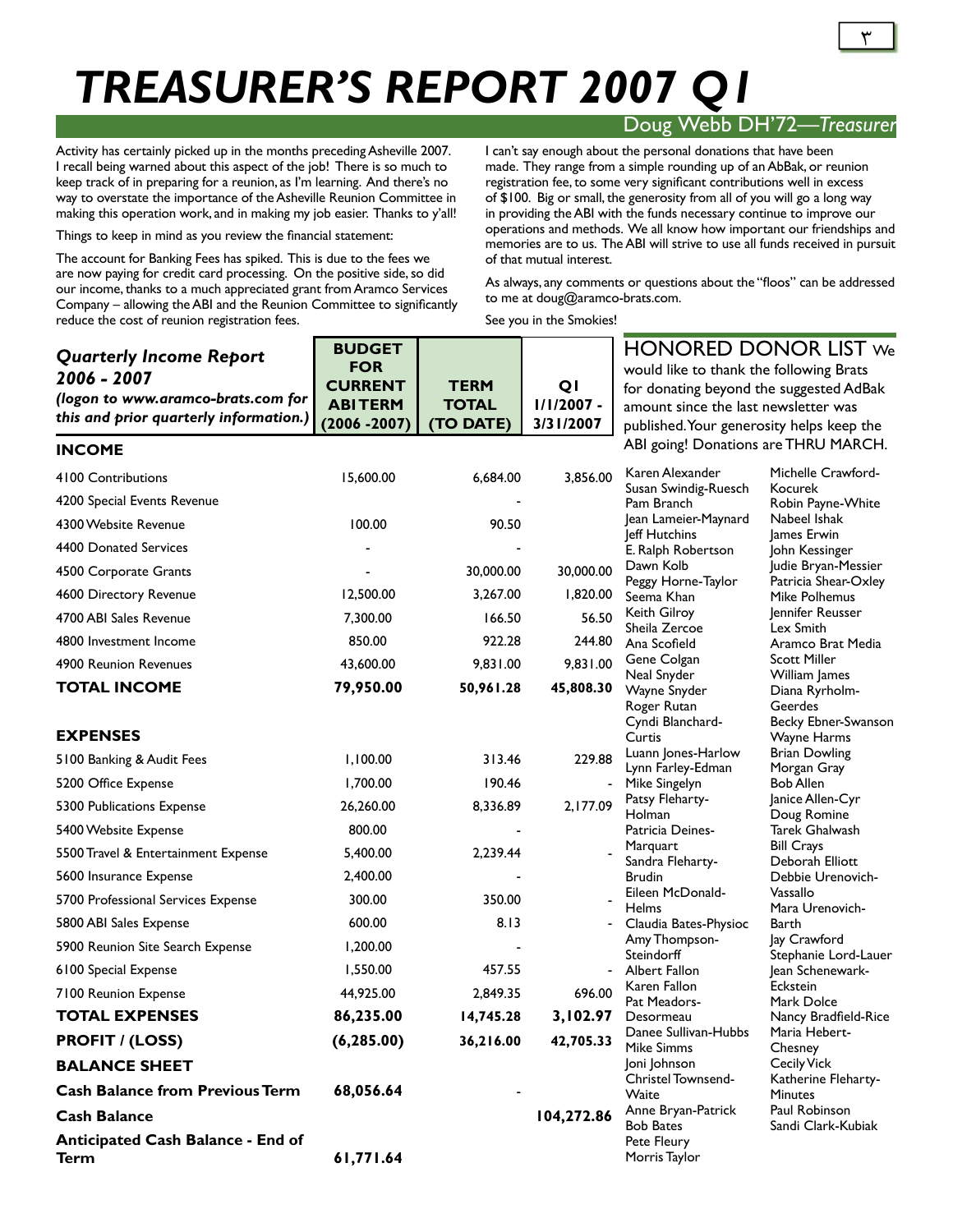#### *ABI Asheville Reunion - peek behind the tent fl ap (continued from page* 1*)*

When you arrive at the reunion, your first stop will be Registration. This is the information center and where you will sign in and collect your preprinted badge, reunion goodies and newsletter. If you have not preregistered, you will sign up and pay here as well. There is a tremendous amount of work behind this nerve center. All the preregistration information, both electronic and hard copy, has been carefully compiled and scrubbed, week by week, by our reunion database person, Pam Branch. (We strongly encourage people to use the electronic forms and payment options because it makes her life a whole lot easier and eliminates the potential for errors.) Throughout the

registration period, payment information is moved back and forth between the Pam and our Treasurer, Doug Webb, who is also responsible for runs to the ABI mailbox and bank to deposit check payments. Meanwhile, the ABI Database Coordinator, Penny Dougharty-Maher, reviews the registration information to make sure we have the latest and greatest contact information for everyone in the ABI database.

The goodie bags and contents are put together by the reunion committee, starting with a search for local t-shirt and bag vendors and requests for quotes for different quantities. This is done way back during the budgeting process, before registration materials are even published. It sounds simple, but details such as shirt color and type, number of colors to be printed and where on the item have to be ironed out at this stage. Then comes the really fun part: submitting the orders in time for the items to be

printed and shipped to the reunion. Because of the large quantities, the printing takes many weeks, so the committee has to submit orders well in advance of the actual reunion. This is why we nag everyone to send in their registrations before late fees kick in. It's impossible to order the right quantity if everyone waits until the last minute or registers on site and costs the ABI extra if a rush order has to be placed. We really want everyone to take one home, but we also want to be frugal with ABI funds and not have many leftovers, so late registrants beware! Any extras are first-come, first-served. Oh! You may find some other fun goodies the committee has chosen to put in the bags, but I'm not allowed to say any more, or I would spoil the surprise.

While the goodie bags are reunion souvenirs that attendees will take home with them, much of the rest of the reunion committee's effort is focused on something less tangible: creating different ways for Brats to enjoy their time together and recreating a hometown. We know you

don't come to the reunion just for the goodie bag!

It wouldn't be our hometown without some good, old-fashioned bowling, tennis and golf tournaments. To bring you the tournaments, the committee has to research the available facilities, make site visits if there are multiple choices, hammer out the contract details and pricing, make sure necessary deposits are made to reserve the facilities, assign teams/ foursome, and purchase prizes.

Come Memorial Day weekend, many of you will spend hours parked in a rocking chair on a veranda or impaled on a bar stool in Mulligan's Bar

> and Grille, talking with friends and watching slideshows and movies from Arabia, both old and new. Or hours in the Overlook Room and Terrace, jamming on the band equipment and entertaining (or annoying?) friends or just listening. The committee puts some thought into staging these areas, arranging equipment rental, and, in the case of the slideshow, drafting volunteers where oversight of equipment or programming is needed.

The culminating event is, of course, the Sunday evening banquet and dance – where we shed the faded tshirts and jean cutoffs stuffed with wadded up riyals that we could swear we were wearing at the bowling tournament and share our wonderful, grown-up selves with each other…at least until the dance music starts. Okay, some people do wear cutoffs to the banquet, and that's fine, too! It's also the big presentation for the reunion committee as well. They've gone to great lengths to find the perfect decorations and musical entertainment to create a memorable setting for a

memorable evening. They've sat through a tasting to select a suitable menu and drafted shoppers from far-way. They've made seating charts and discussed the room layout, logistics, and sound requirements at length with hotel planning staff. The list is long, and not all of it is as fun as opening boxes and doing an inventory of cool stuff as it arrives for the reunion.

This is just a glimpse into what goes on behind the curtain, but I hope it gives everyone a better appreciation for the amount of work these volunteers have put into throwing the world's best, biennial, 4-day party. If you see one of our wonderful committee members – Amelia Knight Gonzales (Chair), Pam Branch, April Jones Morris, Kim Kirkwood Knox and Mary Martin Venker -- looking weary and in need of a stiff drink, know that, while it might be gratification enough for them to step back and take in all the smiles and laughter their efforts helped bring about, your kind words of appreciation will really mean a lot to them. Thank you, ladies!

# **BratBoard is Alive!**

Several of you might have noticed over the last few months that BratBoard has been down. We had some administrative issues that caused us to disable the service, but we are proud to announce, that those issues have been fixed, and BratBoard is back up and running!

In order to remove the spambots that bypassed our original authorization, everyone that was registered was sent an email. If you did not receive this message, chances are the email address you registered under was no longer valid, and, therefore, you were removed from the database. If this

is the case, then you will have to reregister.

Those of you that received this email will notice some changes in your profile. The lines that once asked for your location, occupation and interests now ask for your name, district and graduation year. Please login and change this information so that we might identify you easier.

For those of you who have not accessed this page yet, some new features have been added to the registration page that will hopefully ensure only Brats or Aramco affiliates enter. There is a question, dealing

#### Dawn Kolb DH'92*—Website Co-Director*

specifically with Aramco that you must answer correctly before you can activate an account. The questions are general enough that brats of all ages should be able to answer, but, if for some reason, you don't know the answer, you may contact the webmasters at webmaster@aramcobrats.com to get the answers to the questions (we will, of course, be verifying your brat status).

If you have forgotten the address to BratBoard, it is www.aramco-brats. com/BratBoard



 $\frac{2}{\sqrt{2}}$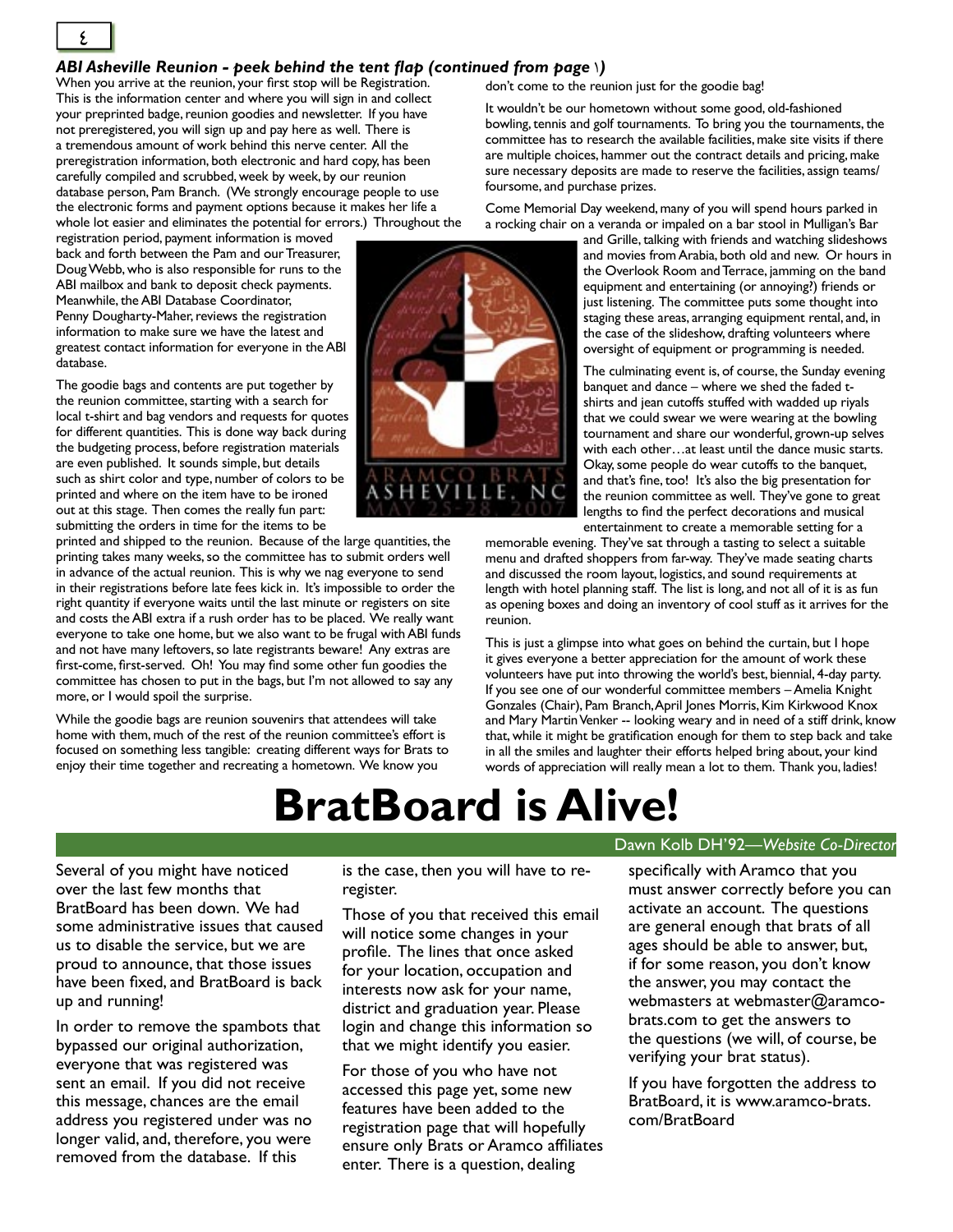## *Candidate for President*

#### Michael Simms AB'79

#### San Diego, CA

It has been my pleasure to serve the Brats as an ABI boardmember for a bit more than a decade now. This last term as ABI President, has been one of the most rewarding and also one of the most difficult as we have tackled many projects that have only been talked about for years -- a much needed database upgrade and the ability to take credit



cards are just two examples. We have accomplished a great deal, but many of our projects will need more work to bring them to real fruition. It would be my distinct honor to have the opportunity to continue working on those projects and more with the very talented team of volunteers on the ABI board. As president, my goal will be to prepare the organization to take on the future from a position of continued strength and growth.

## *Candidate for Secretary*

#### Kim Zinszer DH'67

#### Hays, KS

Currently a member of the Kiwanis Club of Hays. I am a past president of the club and have been on the governing board as an officer and director for seven years. As a member with a local investment group for the past 10 years, I have held the position



at different times of secretary, treasurer and managing partner. I have held positions in business as an internal auditor and vice president of administration. I have operated the business I currently own, for almost twenty years. I hold a college degree in business, with an emphasis in accounting.

About eight years ago I had considered volunteering my time to the ABI, however that never materialized. Every time since, when I receive a Brat newsletter or attended a reunion the thought of volunteering has rekindled itself. I appreciate all who have volunteered their time and efforts to keep the ABI organization going and keep us informed thru the Brat newsletter. I have attended the last five reunions. I am planning on being at the reunion in Ashville. A fellow brat contacted me a month ago, to see if I would be interested in running for a position on the board. I decided it was time to quit thinking about doing so and to take action to give something back. Therefore, I have placed my name in nomination for the position of Secretary.

### *Candidate for Vice President*

#### Marie Littlejohn-Dunn DH'77

#### Houston, TX

Since the 2002-2003 term, I have been involved with ABI Board activities in a variety of capacities: as a Brat volunteer on the Bylaws Committee, as 2005 Reunion Chair, and currently, as the ABI Reunion Oversight Director. Each role has afforded me new insight into the ABI membership and the challenges of working with an entirely volunteer organization. I



believe my 22+ years of professional experience in the geophysical industry bring valuable management, business, analytical and contract negotiation skills to the ABI, and I hope to continue serving on the board and supporting projects that will streamline the ABI's work and improve how we serve our members.

## *Candidate for Treasurer*

#### Doug Webb DH'72

San Diego, CA

I assumed the job as Treasurer for the ABI in late 2005 because there wasn't anybody out there in the Brat universe expressing sufficient interest. Yes. I was drafted.

And it seems as though there still isn't anyone who would like to wear the green ghutra. (Does anyone have a green ghutra? If you do, send it to me!



saw them on the streets of Khobar once. Just never thought I'd need one. I'll trade two reds for one green.)

Performing the periodic mind numbing duties of ABI Treasurer don't exactly fall into the category of the most fun I've ever had, but the people who serve on the Board are a great group of people. We communicate almost daily. Throw in the more important fact that so many of us Brats get a real thrill out of being able to revisit our memorable days in Saudi with those we actually shared them with and, overall, by contributing to this organization you end up with a truly satisfying experience that is worth repeating.

That's why I'm offering my services as Treasurer for the 2008-09 Term.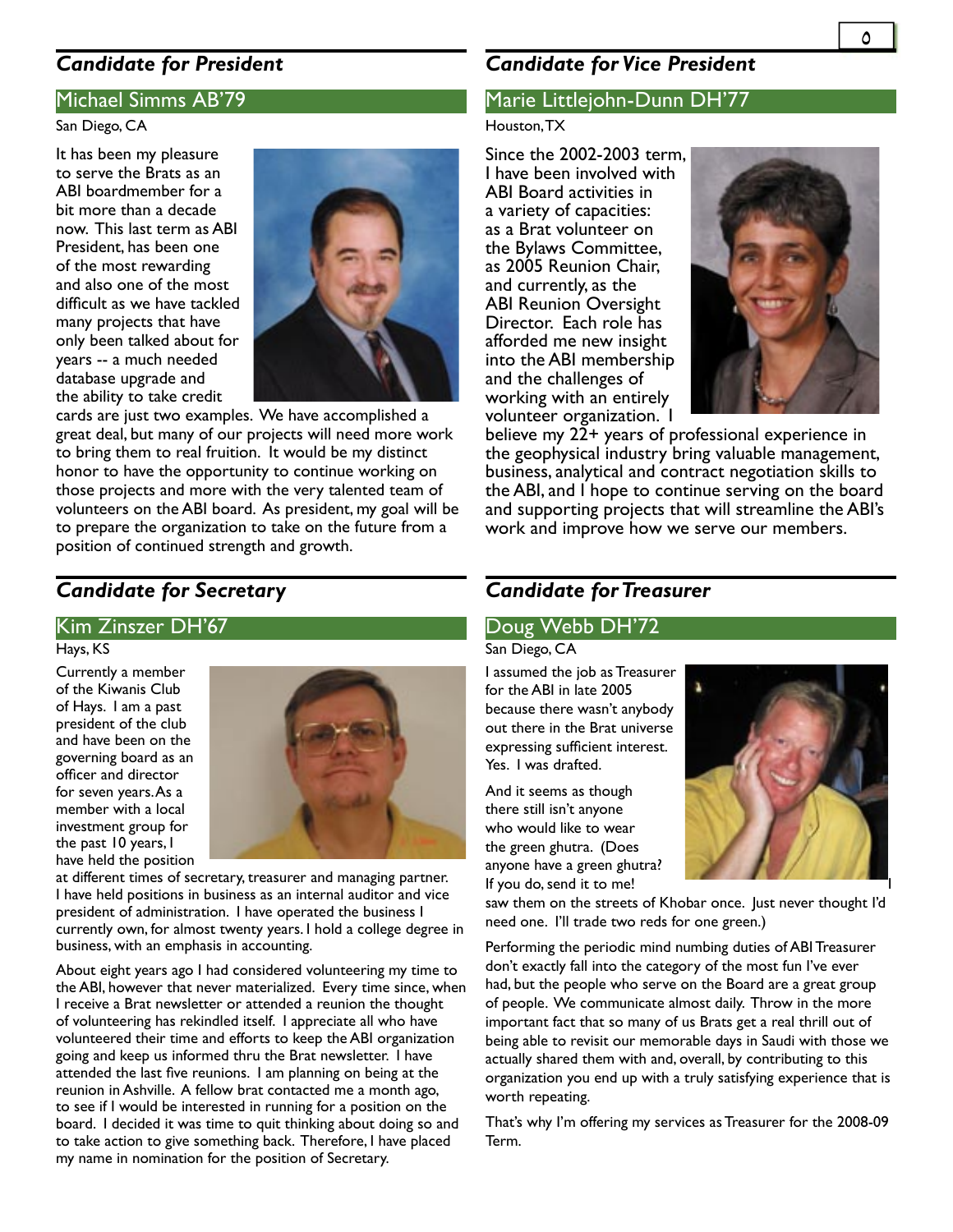## **2007 ELECTION VOTING INSTRUCTION**  $\overline{\phantom{a}}$

Mark your selections by placing an  $X$  in the appropriate box. Do not vote for more than one person for an elected office. If you wish to write in a candidate for an office, please make sure you write that person's name clearly.

You may cast your ballot by mail, or you may hand in your ballot at the 2007 ABI Reunion in Asheville, but you may only vote once.

Be sure to write your name/address information clearly and sign your name on the spaces indicated. Detach the ballot and mail it to:AramcoBrats, Inc., c/o Gary Barnes, 27 Meetinghouse Road, Keene, NH 03431, USA.

Please allow sufficient time for delivery before May 20, 2007. Ballots that arrive after May 20 may not be counted.

If you need a replacement ballot, you can download this ballot from the ABI website at http://www.aramco-brats. com/ballot.pdf. You will need the free Adobe Acrobat Viewer application to display and print the PDF file. If you have any questions, please email gary@aramco-brats.com or call (603) 357-2067.



|                          | 2007 ABI BALLOT                                           |                                                |
|--------------------------|-----------------------------------------------------------|------------------------------------------------|
|                          | PLEASE PRINT ALL INFORMATION CLEARLY                      | <b>VOTE FOR ONE CANDIDATE FOR EACH OFFICE.</b> |
|                          |                                                           | President                                      |
| Name:                    | <b>First</b><br>Middle<br>Maiden<br>Last                  | <b>Mike Simms</b><br>ΙI                        |
|                          |                                                           | $\Box$                                         |
| District/Year*:          | District (DH, RT, AB, or UD) Year of 9th Grade Graduation | <b>Vice President</b>                          |
| Address:                 | <b>Street/Post Office Box</b>                             | Marie Dunn<br>H                                |
|                          | State/Country<br>$Zip + 4$<br>City                        | □                                              |
|                          |                                                           | Secretary                                      |
| Telephone:               | Area Code/Country Code<br><b>Telephone Number</b>         | Kim Zinszer<br>П                               |
|                          |                                                           | П                                              |
| Email:                   | This is New Address Information - Please<br>$\Box$        | <b>Treasurer</b>                               |
|                          | update ABI Records                                        | Doug Webb<br>$\mathsf{L}$                      |
| Signature:<br>(required) |                                                           | П                                              |
|                          |                                                           |                                                |

\* Year you graduated from 9th grade and district (AB, DH, RT, UD) where you lived at graduation. If you did not graduate from an Aramco school, year you would have graduated from 9th grade and last district where you lived.

> Mail Ballot to: AramcoBrats, Inc., c/o Gary Barnes, 27 Meetinghouse Road, Keene, NH 03431, USA Mailed Ballots must arrive no later than May 20, 2007 to be counted.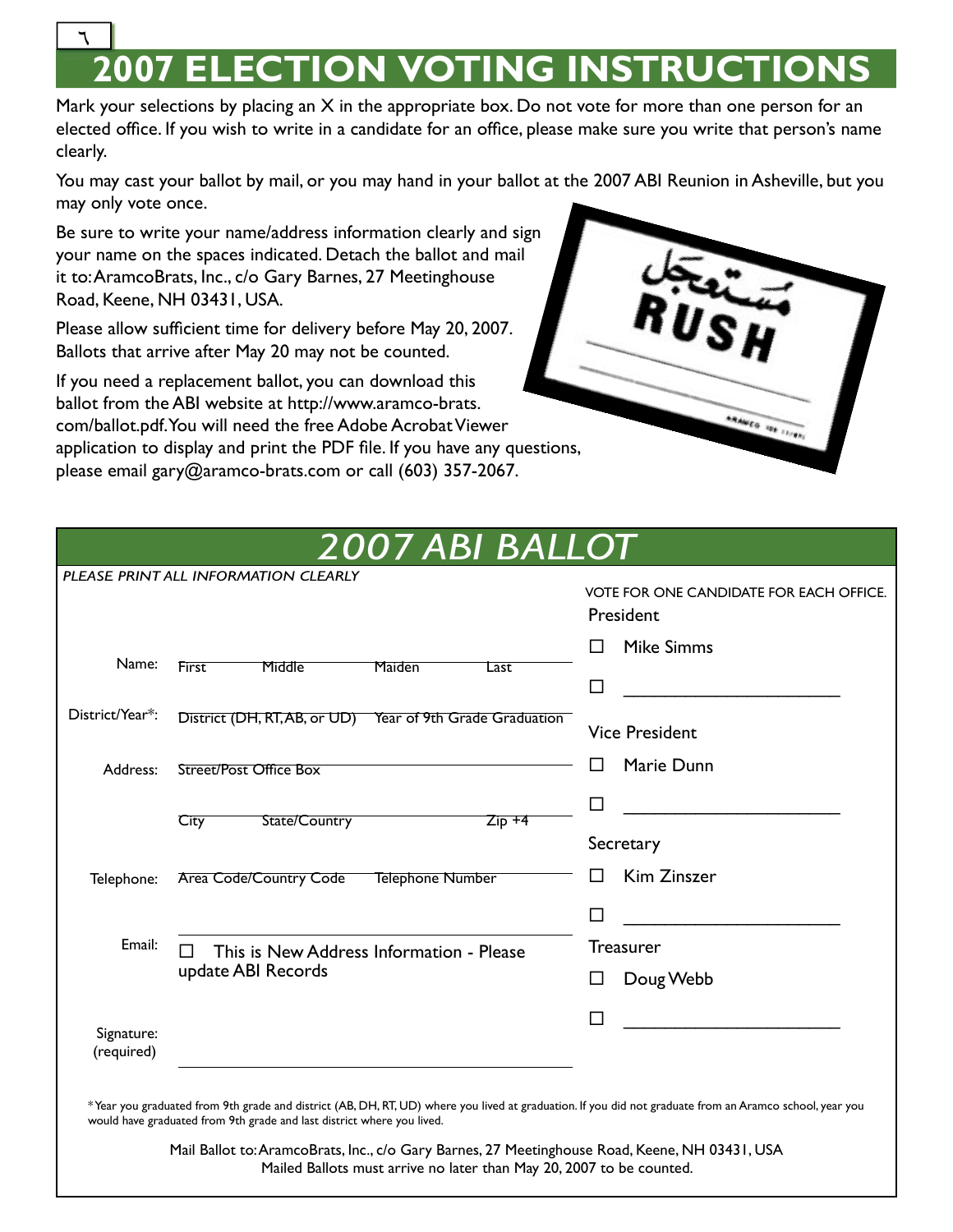## *PLEASE PRINT ALL INFORMATION CLEARLY*

|                            |                             |                        | I LLASL I ININ I ALL INI VIVIAI IVIN CLLAINLI                                                    |                  |                                                                                                                                                                                                         |                                                                                                                           |
|----------------------------|-----------------------------|------------------------|--------------------------------------------------------------------------------------------------|------------------|---------------------------------------------------------------------------------------------------------------------------------------------------------------------------------------------------------|---------------------------------------------------------------------------------------------------------------------------|
|                            | Name:                       | <b>First</b>           | Middle                                                                                           | Maiden           | Last                                                                                                                                                                                                    |                                                                                                                           |
|                            | District/Year*:             |                        | District (DH, RT, AB, or UD)                                                                     |                  | Year of 9th Grade Graduation                                                                                                                                                                            |                                                                                                                           |
|                            | Address:                    | Street/Post Office Box |                                                                                                  |                  |                                                                                                                                                                                                         |                                                                                                                           |
|                            |                             | City                   | State/Country                                                                                    |                  | $Zip +4$                                                                                                                                                                                                |                                                                                                                           |
|                            | Telephone:                  |                        | Area Code/Country Code                                                                           | Telephone Number |                                                                                                                                                                                                         |                                                                                                                           |
|                            | Email:                      |                        |                                                                                                  |                  |                                                                                                                                                                                                         |                                                                                                                           |
| <b>Address Change Form</b> | district where you lived.   |                        |                                                                                                  |                  | *Year you graduated from 9th grade and district (AB, DH, RT, UD) where you lived at graduation. If<br>you did not graduate from an Aramco school, year you would have graduated from 9th grade and last |                                                                                                                           |
|                            |                             |                        | Mail Form to: AramcoBrats, Inc., c/o Penny Dougharty-Maher<br>4024 Ruskin St., Houston, TX 77005 |                  |                                                                                                                                                                                                         | Contact information can also be changed online at http://www.aramco-brats.com/address_change_form.html                    |
|                            |                             |                        | PLEASE PRINT ALL INFORMATION CLEARLY                                                             |                  |                                                                                                                                                                                                         |                                                                                                                           |
|                            |                             |                        | Help Keep ABI Alive-Please Respond Today                                                         |                  |                                                                                                                                                                                                         |                                                                                                                           |
|                            |                             |                        | This is New Address Information-Please Update ABI Records                                        |                  |                                                                                                                                                                                                         |                                                                                                                           |
|                            | Name:                       | <b>First</b>           | Middle                                                                                           | Maiden           | Last                                                                                                                                                                                                    | 2006-2007 AdBak <sup>3</sup><br>(\$18 US/\$23 International)                                                              |
|                            | District/Year*:<br>Address: |                        | District (DH, RT, AB, or UD)                                                                     |                  | Year of 9th Grade Graduation                                                                                                                                                                            | <b>Additional Contributions</b><br>$\Box$ Anonymous contribution -                                                        |
|                            |                             | Street/Post Office Box |                                                                                                  |                  |                                                                                                                                                                                                         | Please do not include my<br>name in list of donors.                                                                       |
|                            | Telephone:                  | City                   | State/Country                                                                                    |                  | $Zip +4$                                                                                                                                                                                                | Total \$                                                                                                                  |
|                            | Email:                      |                        | Area Code/Country Code                                                                           | Telephone Number |                                                                                                                                                                                                         | Make checks payable to                                                                                                    |
|                            |                             |                        |                                                                                                  |                  |                                                                                                                                                                                                         | AramcoBrats, Inc. in US Dollars only.                                                                                     |
| 2006-2007 AdBak Fees       | district where you lived.   |                        |                                                                                                  |                  | *Year you graduated from 9th grade and district (AB, DH, RT, UD) where you lived at graduation. If<br>you did not graduate from an Aramco school, year you would have graduated from 9th grade and last | ** Includes a 2007 ABI Directory                                                                                          |
|                            |                             |                        | Mail to: AramcoBrats, Inc. c/o Doug Webb<br>P.O. Box 270931, San Diego, CA 92198-2931            |                  |                                                                                                                                                                                                         |                                                                                                                           |
|                            |                             |                        |                                                                                                  |                  |                                                                                                                                                                                                         | An online AdBak form, including a way to pay by check or credit card, is at http://www.aramco-brats.com/adbak.html        |
|                            |                             |                        |                                                                                                  |                  |                                                                                                                                                                                                         | <b>Crowne Plaza Asheville - Airport Transportation Request</b>                                                            |
|                            | <b>Group Name:</b>          |                        |                                                                                                  |                  |                                                                                                                                                                                                         |                                                                                                                           |
|                            | <b>Individual Name:</b>     |                        |                                                                                                  |                  |                                                                                                                                                                                                         |                                                                                                                           |
|                            | Address:                    |                        |                                                                                                  |                  |                                                                                                                                                                                                         |                                                                                                                           |
|                            | Phone                       |                        |                                                                                                  |                  |                                                                                                                                                                                                         |                                                                                                                           |
|                            |                             |                        |                                                                                                  |                  | (Note - There is a \$5 per person fee for this service)                                                                                                                                                 |                                                                                                                           |
| Regues                     | Airline:                    |                        |                                                                                                  |                  |                                                                                                                                                                                                         |                                                                                                                           |
|                            | Flight $#$                  |                        |                                                                                                  |                  |                                                                                                                                                                                                         |                                                                                                                           |
|                            | <b>Arrival Time:</b>        |                        |                                                                                                  |                  |                                                                                                                                                                                                         |                                                                                                                           |
|                            | <b>Departure Time:</b>      |                        |                                                                                                  |                  |                                                                                                                                                                                                         | Forms must be completed and fax'd to the hotel Forty-Eight (48) hours prior to service in order to secure transportation. |
|                            |                             |                        |                                                                                                  |                  |                                                                                                                                                                                                         | Please fax to (828) 254-1603 ATTENTION: Rocky Harwood, Front Office Manager                                               |